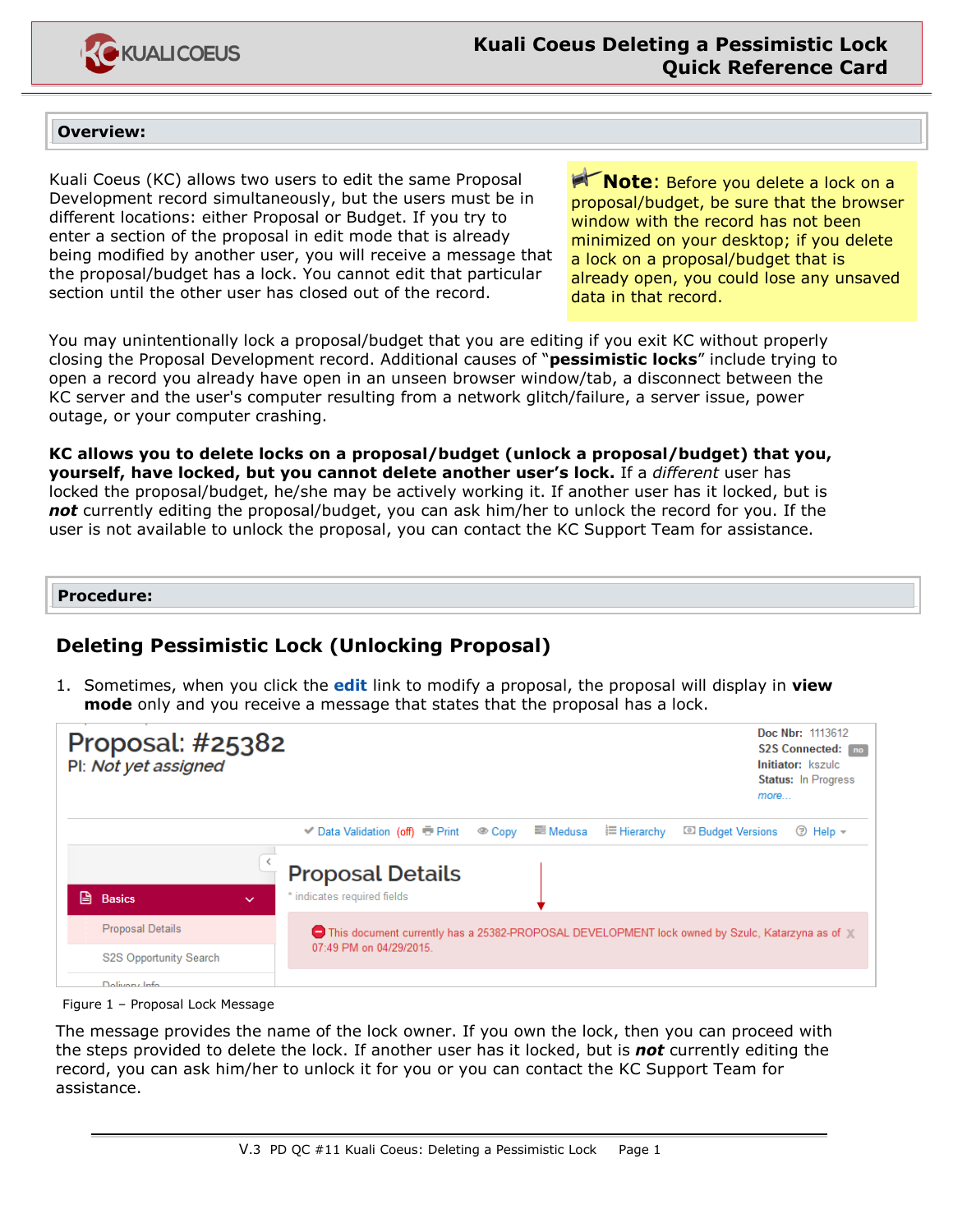- 1. To unlock the selected proposal/budget, navigate to the KC **Home** screen.
- 2. In the **Quick Links** menu group, click the *view more…* link

| $\epsilon$ KUALICOEUS $  \ $ i $\ $                                                          |                                                                                |                                                                         | <b>HOME</b> |  | <b>DASHBOARD</b>                                      |                                                      | <b>SYSTEM ADMIN PORTAL</b> |  |
|----------------------------------------------------------------------------------------------|--------------------------------------------------------------------------------|-------------------------------------------------------------------------|-------------|--|-------------------------------------------------------|------------------------------------------------------|----------------------------|--|
|                                                                                              |                                                                                | kc6021-s18-20150425-1634 User: kszulc - Doc Search Action List Get Help |             |  |                                                       |                                                      |                            |  |
| Welcome, Katarzyna                                                                           |                                                                                |                                                                         |             |  |                                                       |                                                      |                            |  |
| <b>Search Tasks</b>                                                                          |                                                                                |                                                                         |             |  |                                                       | <b>Courtesy Links</b><br>OSP Web Site                |                            |  |
| What would you like to do?                                                                   | COI<br><b>NDA</b><br><b>CITI Training</b><br>Grants Gov<br><b>OSP Contacts</b> |                                                                         |             |  |                                                       |                                                      |                            |  |
| <b>Browse Tasks</b>                                                                          |                                                                                |                                                                         |             |  |                                                       |                                                      |                            |  |
| Pre-Award                                                                                    | Post-Award                                                                     |                                                                         |             |  | <b>Subawards</b>                                      |                                                      |                            |  |
| <b>Create Proposal</b><br>Search for Proposals<br><b>View Proposals Enroute</b><br>view more | <b>Create Award</b><br>Search for Award<br>View All My Awards<br>view more     |                                                                         |             |  | Create SubAward<br>view more                          | Search for SubAward<br><b>View ISR/SSR Reporting</b> |                            |  |
| <b>IRB Protocols</b>                                                                         | Personnel                                                                      |                                                                         |             |  | Quick Links                                           |                                                      |                            |  |
| Create IRB Protocol<br>Search for IRB Protocols<br>Amend or Renew IRB Protocol<br>view more  | <b>View Person</b>                                                             | View Current and Pending Personnel Support                              |             |  | <b>View Address Book</b><br>view more $\triangleleft$ | Search for a Sponsor<br>Search for an Organization   |                            |  |

Figure 2 – View More…

3. After clicking the *view more…* link, the **Quick Links** menu group displays additional options. From those options, click the **View Pessimistic Lock (Locked Records)** link.

| <b>IRB Protocols</b>                                                                        | Personnel                                                        | Quick Links                                                                                                                                                                                       |  |  |
|---------------------------------------------------------------------------------------------|------------------------------------------------------------------|---------------------------------------------------------------------------------------------------------------------------------------------------------------------------------------------------|--|--|
| Create IRB Protocol<br>Search for IRB Protocols<br>Amend or Renew IRB Protocol<br>view more | View Current and Pending Personnel Support<br><b>View Person</b> | Search for a Sponsor<br><b>View Address Book</b><br>Search for an Organization<br>View S2S Opportunities<br>View Pessimistic Lock (Locked Records)<<br>Workload Balancing (OSP Only)<br>view less |  |  |

Figure 3 – View Pessimistic Lock (Locked Records)

- 4. In the **Pessimistic Lock Lookup** window, you can leave the search criteria fields blank and just click the **search** button, or, you can enter some search criteria and then click the **search** button.
	- a. A blank search, will display all locks that you have access to delete.
	- b. Entering the **Proposal Number** in the **Lock Descriptor** field will locate only that record. (e.g. **\*25382\***)

|                             | * required field          |
|-----------------------------|---------------------------|
| Lock Owner Principal Name:  | $\mathbf{Q}$              |
| <b>Lock Descriptor:</b>     |                           |
| <b>Generated Time From:</b> |                           |
| <b>Generated Time To:</b>   |                           |
| <b>Document Number:</b>     |                           |
|                             | cancel<br>clear<br>search |

Figure 4 – Pessimistic Lock Lookup Window